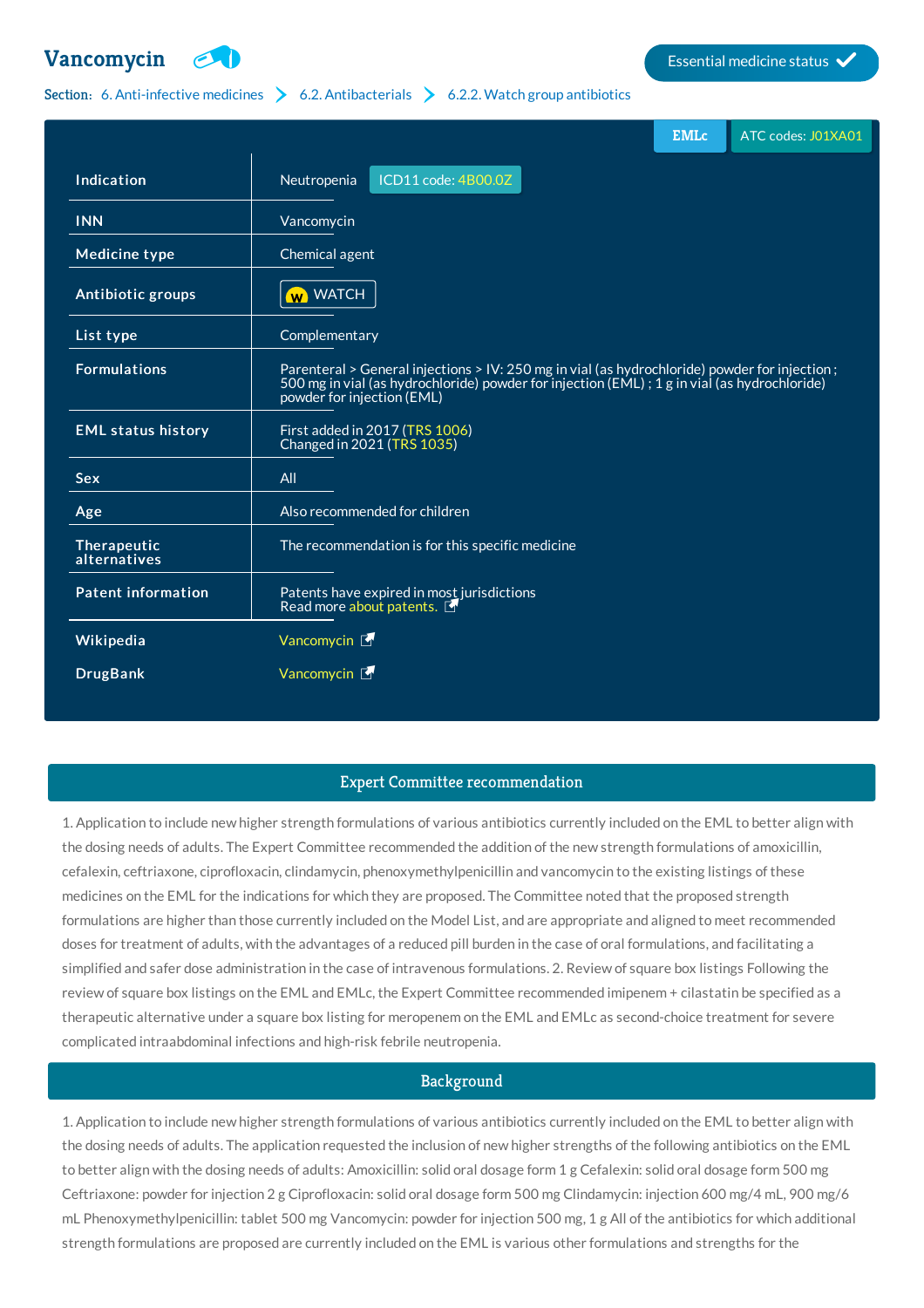# Summary of evidence

1. Application to include new higher strength formulations of various antibiotics currently included on the EML to better align with the dosing needs of adults. Amoxicillin: solid oral dosage form 1 g Most adult and adolescent patients with mild communityacquired pneumonia or acute bacterial sinusitis can be successfully treated with amoxicillin 1 g every 8 hours for 5 days. The proposed 1 g oral formulation will allow for a reduced pill burden to complete the course of treatment compared with the currently listed 500 mg strength formulation, and should facilitate adherence to treatment. Cefalexin: solid oral dosage form 500 mg Most adult patients diagnosed with exacerbations of chronic obstructive pulmonary disease, can be successfully treated with cefalexin 500 mg every 12 hours for 5 days. For bacterial pharyngitis and mild skin and soft tissue infections, most adult and adolescent patients can be successfully treated with cefalexin 500 mg every 8 hours for 5 days. The proposed 500 mg oral formulation will allow for a reduced pill burden to complete a course of treatment compared with the currently listed 250 mg strength formulation, and should facilitate adherence to treatment. Ceftriaxone: powder for injection 2 g This higher strength formulation is preferable for the treatment of certain infections because it maximizes the chances of bacterial eradication in order to achieve clinical success. For example, in the case of acute bacterial meningitis, a ceftriaxone dose of 2 g every 12 hours is needed to achieve adequate concentrations of the drug in the central nervous system. The recommended duration of treatment is 10 days. For adult patients with hospital-acquired pneumonia and no risk factors for multidrug-resistant infections, ceftriaxone 2 g a day for 7 days is a recommended treatment regimen. For complicated intra-abdominal infections, ceftriaxone 2 g per day for 5 days (in combination with metronidazole) is a recommended treatment in cases where extended-spectrum beta-lactamase strains are not suspected. For severe cases of enteric fever, if ceftriaxone is used, a dose of 2 g per day for 10 days is recommended. Ciprofloxacin: solid oral dosage form 500 mg The proposed higher strength formulation will benefit adult and adolescent patients prescribed ciprofloxacin for infections including acute invasive bacterial diarrhoea, cholera, complicated intra-abdominal infections, enteric fever, low-risk febrile neutropenia and upper urinary tract infections. Treatment regimens recommend ciprofloxacin doses of 500 mg every 12 hours for 3, 5 or 7 days, depending on the indication or, in the case of cholera, a single dose of 1 g. The proposed 500 mg oral formulation will allow for a reduced pill burden to complete the course of treatment compared with the currently listed 250 mg strength formulation, and should facilitate adherence to treatment. Clindamycin: injection 600 mg/4 mL, 900 mg/6 mL The higher strength formulations of clindamycin are preferable for the treatment of bone and joint infections to maximize the chance of bacterial eradication in order to achieve clinical success. For adults and adolescents diagnosed with osteomyelitis, clindamycin is an acceptable treatment option when methicillin-resistant Staphylococcus aureus (MRSA) is suspected or confirmed when antimicrobial susceptibility of MRSA to clindamycin is proven or likely. Intravenous clindamycin at a dose of 600 mg every 8 hours for 4–6 weeks is a recommended dosage regimen in most cases. Clindamycin may also be used in patients allergic to penicillin. Phenoxymethylpenicillin: solid oral dosage form 500 mg Most adult and adolescent patients with mild community-acquired pneumonia, bacterial pharyngitis or dental infections can be successfully treated with phenoxymethylpenicillin 500 mg every 6 hours for 5 days; however, a longer treatment duration may be recommended in some circumstances. The proposed 500 mg strength oral formulation will allow for a reduced pill burden to complete the course of treatment compared with the currently listed 250 mg strength formulation and should facilitate adherence to treatment. Vancomycin: powder for injection 500 mg, 1 g For adult and adolescent patients with high-risk febrile neutropenia when MRSA infection is suspected, weight-based dosing of vancomycin is recommended (15–20 mg/kg every 12 hours). The 500 mg and 1 g strength formulations will allow for the achievement of recommended dose using fewer vials, compared with the currently listed 250 mg strength.

### Committee considerations

1. Application to include new higher strength formulations of various antibiotics currently included on the EML to better align with the dosing needs of adults. All proposed formulations are approved by several regulatory agencies including the US Food and Drug Administration and European Medicines Agency, and are available in most countries.

# EML recommendations: Neutropenia

**First choice Second choice**